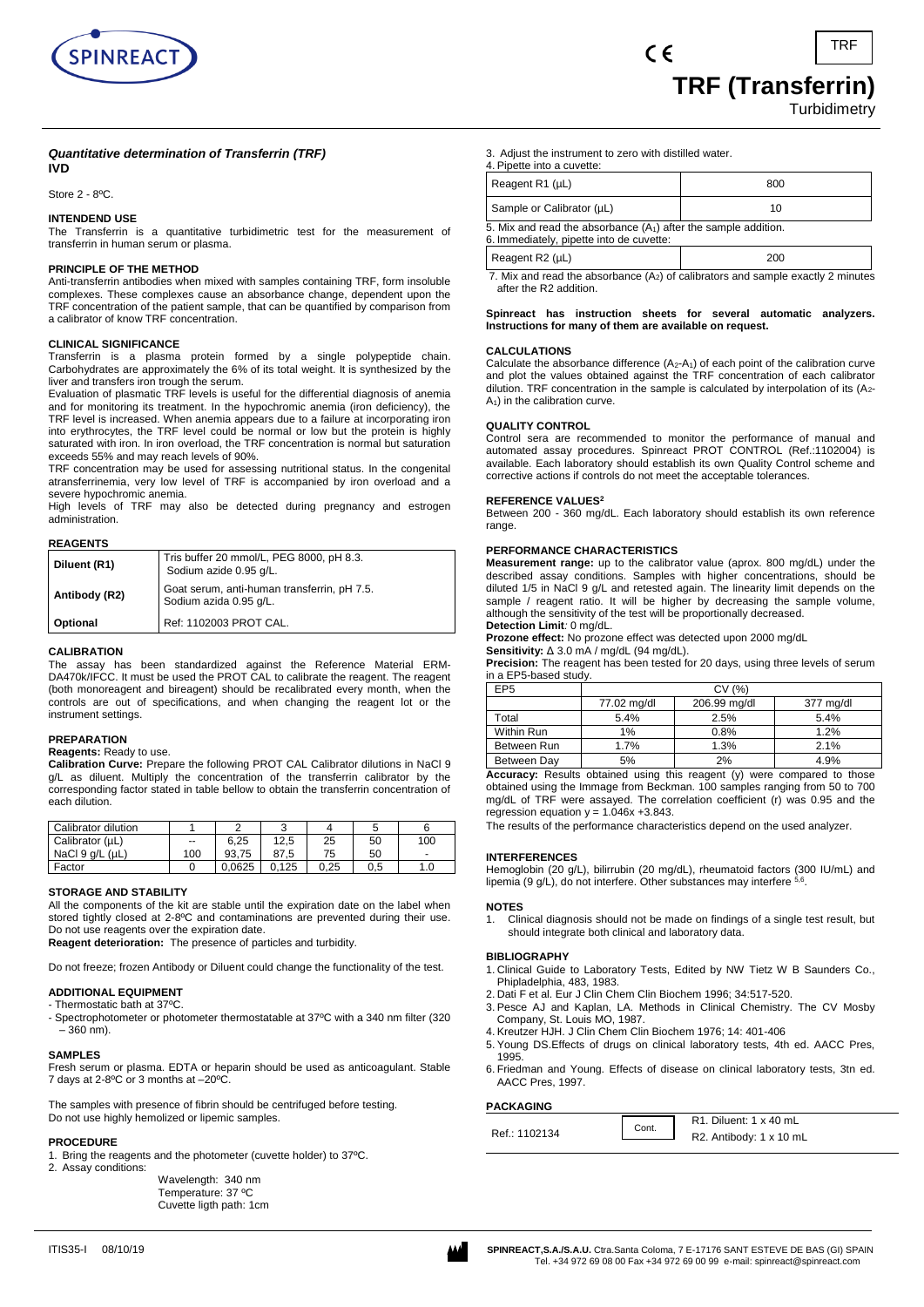

Conservar a 2 - 8ºC.

# **USO RECOMENDADO**

Ensayo turbidimétrico para la cuantificación de transferrina en suero o plasma humano.

# **PRINCIPIO DEL METODO**

Los anticuerpos anti-TRF forman compuestos insolubles cuando se combinan con la TRF de la muestra del paciente, ocasionando un cambio de absorbancia proporcional a la concentración de TRF en la muestra, y que puede ser cuantificada por comparación con un calibrador de TRF de concentración conocida.

### **SIGNIFICADO CLINICO**

La trasnferrina es una proteína plasmática, compuesta por una sola cadena polipeptídica con un 6% de carbohidratos aproximadamente. Se sintetiza en el hígado y transfiere hierro a través del suero.

La medida de la TRF en plasma es útil para el diagnóstico diferencial de la anemia y para monitorizar su tratamiento. El nivel de TRF aumenta en la anemia hipocrómica (deficiencia de hierro). Si la anemia es debida a un fallo de la incorporación del hierro en los hematíes, el nivel de TRF es normal o bajo, pero la proteína está ligeramente saturada de hierro. En estados de sobrecarga de hierro, la concentración de TRF es normal pero la saturación exceda al 55% pudiendo llegar al 90%. El control de TRF se utiliza también para diagnosticar el estatus nutricional. En una atransferretinemia congénita, los bajos niveles de TRF se acompañan de una sobrecarga de hierro y de una anemia hipocrómica severa. El embarazo y el tratamiento con estrógenos pueden aumentar el nivel de TRF.

#### **REACTIVOS**

| Diluyente (R1)  | Tampón tris 20 mmol/L, PEG 8000, pH, 8,3. Azida sódica<br>$0,95$ g /L.      |
|-----------------|-----------------------------------------------------------------------------|
| Anticuerpo (R2) | Suero de cabra, anti-transferrina humana, pH 7,5. Azida<br>sódica 0,95 g/L. |
| Opcional:       | Ref: 1102003 PROT CAL.                                                      |

#### **CALIBRACION**

El ensayo está calibrado frente al Material de Referencia ERM-DA470k/IFCC. Debe utilizarse el Calibrador PROT CAL para la Calibración. El reactivo (tanto monoreactivo como bireactivo) se debe recalibrar cada mes, cuando los controles están fuera de especificaciones, y cuando el lote de reactivo o la configuración del instrumento cambia.

# **PREPARACION**

**Reactivos:** Listos para el uso.

**Curva de Calibración:** Preparar las siguientes diluciones del Calibrador PROT CAL en NaCl 9 g/L como diluyente. Para obtener las concentraciones de cada dilución de TRF, multiplicar la concentración de TRF del calibrador por el factor correspondiente indicado en la tabla:

| Dilución calibrador     |                          |        |       |      |          |                          |
|-------------------------|--------------------------|--------|-------|------|----------|--------------------------|
| Calibrador (µL)         | $\overline{\phantom{a}}$ | 6.25   | 12.5  | 25   | 50       | 100                      |
| NaCl $9$ q/L ( $\mu$ L) | 100                      | 93.75  | 87.5  | 75   | 50       | $\overline{\phantom{0}}$ |
| Factor                  |                          | 0.0625 | 0.125 | 0.25 | $_{0.5}$ | 1.0                      |

### **CONSERVACION Y ESTABILIDAD**

Todos los componentes del kit son estables hasta la fecha de caducidad cuando se mantienen los viales bien cerrados a 2-8ºC, y se evita la contaminación durante su uso. No utilizar reactivos que hayan sobrepasado la fecha de caducidad. **Indicadores de deterioro**: Presencia de partículas y turbidez.

No congelar; la congelación del Anticuerpo o Diluyente puede afectar la funcionalidad de los mismos.

# **MATERIAL ADICIONAL**

Baño de agua a 37ºC

Espectrofotómetro o fotómetro con cubeta termostatizable a 37°C para lecturas a 340 nm (320-360 nm).

### **MUESTRAS**

Suero o plasma fresco, recogido con heparina o EDTA como anticoagulantes. Estable 7 días a 2-8ºC o 3 meses a -20ºC. Las muestras con restos de fibrina deben centrifugarse.

No utilizar muestras altamente hemolizadas o lipémicas.

# **PROCEDIMIENTO**

1. Calentar los reactivos y el fotómetro (portacubetas) a 37ºC.

- 2. Condiciones del ensayo:
	- Longitud de onda: 340 nm Temperatura: 37ºC

Paso de luz de la cubeta: 1 cm

3. Ajustar el espectrofotómetro a cero frente a agua destilada.

| Reactivo R1 (µL)<br>Muestra o Calibrador (µL) |                                                                                         | 800 |  |  |  |
|-----------------------------------------------|-----------------------------------------------------------------------------------------|-----|--|--|--|
|                                               |                                                                                         | 10  |  |  |  |
|                                               | 5. Mezclar y leer la absorbancia (A <sub>1</sub> ) después de la adición de la muestra. |     |  |  |  |

 $\epsilon$ 

- 6. Inmediatamente después, pipetear en la cubeta: Reactivo R2  $(\mu L)$  200
- 7. Mezclar y leer la absorbancia (A2) exactamente después de 2 minutos de añadir el reactivo R2.

**Spinreact dispone de adaptaciones detalladas a la mayoría de analizadores automáticos del mercado. Solicite la información a su distribuidor.**

### **CALCULOS**

Calcular la diferencia de absorbancias  $(A_2 - A_1)$  obtenidas para los distintos calibradores, y construir la curva de calibración de los valores obtenidos frente a las concentraciones de TRF de cada dilución del Calibrador. La concentración de TRF en la muestra se calcula por interpolación de su diferencia (A2-A<sub>1</sub>) en la curva de calibración.

### **CONTROL DE CALIDAD**

Se recomienda utilizar sueros control para controlar los ensayos tanto en procedimiento manual como en automático. Spinreact dispone del PROT CONTROL Ref: 1102004.

Cada laboratorio debería establecer su propio Control de Calidad y establecer correcciones en el caso de que los controles no cumplan con las tolerancias exigidas.

### **VALORES DE REFERENCIA<sup>2</sup>**

Entre 200 – 360 mg/dL. Es recomendable que cada laboratorio establezca sus propios valores de referencia.

### **CARACTERISTICAS DEL METODO**

**Rango de medida:** hasta el valor del calibrador (aprox. 800 mg/dL) en las condiciones descritas del ensayo. Las muestras con valores superiores deben diluirse 1/5 con NaCl 9 g/L y ensayarse de nuevo. El intervalo de medida depende de la relación muestra/reactivo. Disminuyendo el volumen de muestra, se aumenta el límite superior del intervalo de medida, aunque se reduce la sensibilidad.

**Límite de detección***: el* valor es de 0 mg/dL

Sensibilidad:  $\triangle$  3,0 mA / mg/dL (94 mg/dL).

**Efecto prozona:** No se observa hasta valores de 2000 mg/dL.

**Precisión:** El reactivo ha sido probado durante 20 días con tres niveles diferentes de suero en un estudio basado en las normas EP5 (NCCLS).

| EP5         | CV (%)      |              |           |
|-------------|-------------|--------------|-----------|
|             | 77.02 mg/dl | 206.99 mg/dl | 377 mg/dl |
| Total       | 5.4%        | 2.5%         | 5.4%      |
| Within Run  | 1%          | 0.8%         | 1.2%      |
| Between Run | 1.7%        | 1.3%         | 2.1%      |
| Between Dav | 5%          | 2%           | 4.9%      |

**Exactitud:** El comportamiento de este método (y) fue comparado con el método Immage de Beckman. 100 muestras de concentraciones de TRF entre 50 y 700 mg/dL fueron analizadas con ambos métodos. El coeficiente de regresión (r) fue de 0,95 y la ecuación de la recta de regresión  $y = 1,046x + 3,843$ .

Las características del método pueden variar según el analizador utilizado.

# **INTERFERENCIAS**

Bilirrubina (20 mg/dL), hemoglobina (20 g/L), lípidos (9 g/L) y factores reumatoides (300 UI/mL), no interfieren. Otras sustancias pueden interferir <sup>5,6</sup>.

#### **NOTAS**

1. El diagnóstico clínico no debe realizarse únicamente con los resultados de un único ensayo, sino que debe considerarse al mismo tiempo los datos clínicos del paciente.

#### **BIBLIOGRAFIA**

- 1. Clinical Guide to Laboratory Tests, Edited by NW Tietz W B Saunders Co., Phipladelphia, 483, 1983.
- 2. Dati F et al. Eur J Clin Chem Clin Biochem 1996; 34:517-520.
- 3. Pesce AJ and Kaplan, LA. Methods in Clinical Chemistry. The CV Mosby Company, St. Louis MO, 1987.
- 4. Kreutzer HJH. J Clin Chem Clin Biochem 1976; 14: 401-406
- 5. Young DS. Effects of drugs on clinical laboratory tests, 4th ed. AACC Pres, 1995.
- 6. Friedman and Young. Effects of disease on clinical laboratory tests, 3tn ed. AACC Pres, 1997.

### **PRESENTACION**

Tel. +34 972 69 08 00 Fax +34 972 69 00 99 e-mail: spinreact@spinreact.com

TRF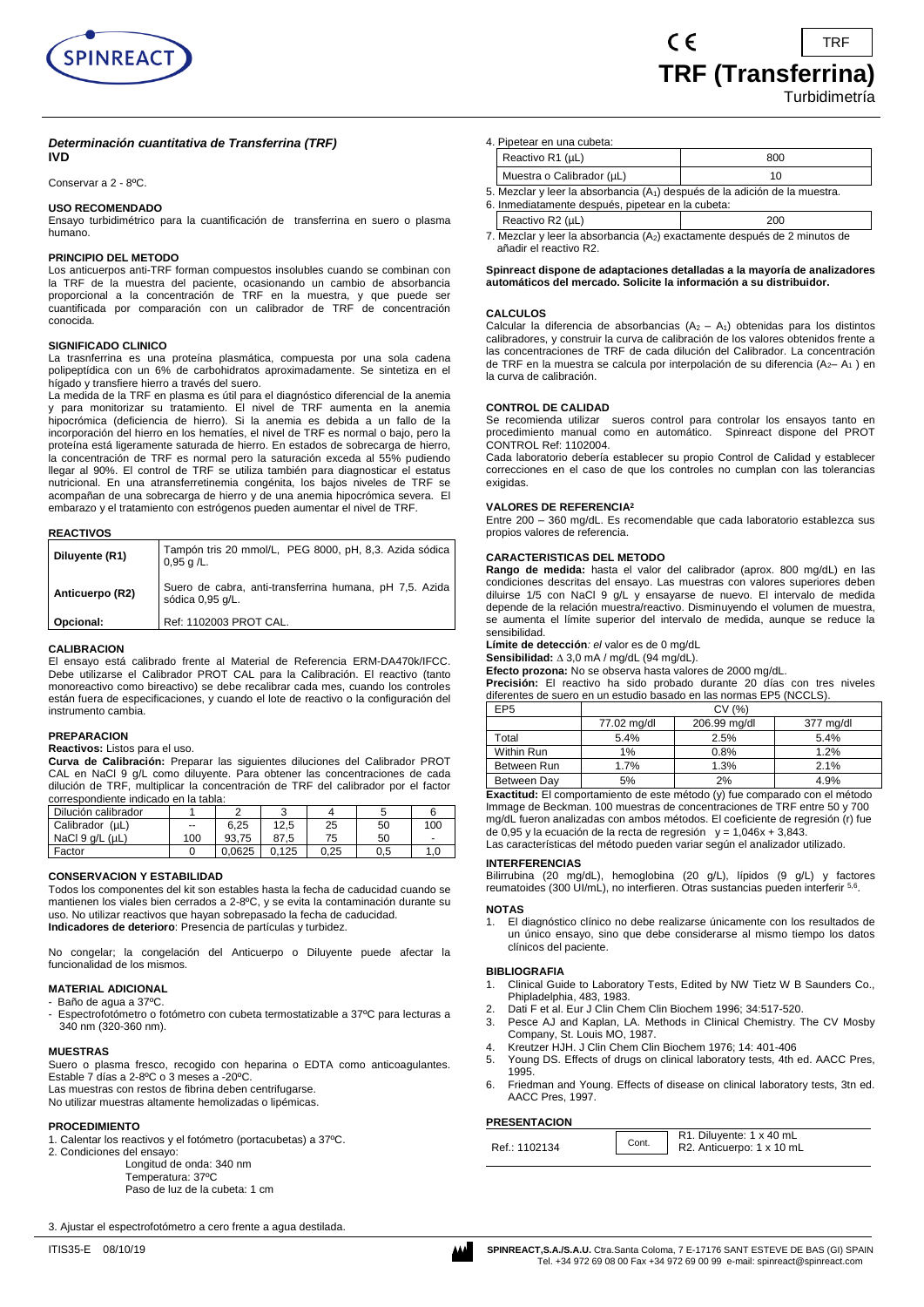

# *Détermination quantitative de Transferrine (TRF)* **IVD**

Conserver à 2 - 8 ºC

### **UTILISATION RECOMMANDÉE**

Essai turbidimétrique pour la quantification de transferrine dans le sérum ou le plasma humain.

### **PRINCIPE DE LA MÉTHODE**

Les anticorps anti-TRF forment des composés insolubles lorsqu'ils s'associent à la TRF de l'échantillon du patient, provoquant une variation d'absorbance proportionnelle à la concentration de TRF dans l'échantillon, et qui peut être quantifiée par comparaison avec un calibrateur de TRF ayant une concentration connue.

# **SIGNIFICATION CLINIQUE**

La transferrine est une protéine plasmatique, composée par une seule chaîne polypeptidique ayant environ 6 % d'hydrates de carbone. Elle est synthétisée par le foie et transporte le fer à travers le sérum.

La mesure de la TRF dans le plasma sert au diagnostic différentiel de l'anémie et au suivi de son traitement. Le niveau de TRF augmente en cas d'anémie hypochrome (carence en fer). Si l'anémie est due à une défaillance d'incorporation du fer dans les globules rouges, le niveau de TRF est normal ou faible, mais la protéine est légèrement saturée en fer. En cas de surcharge de fer, la concentration de TRF est normale, mais la saturation dépasse 55 % et peut atteindre 90 %. Le contrôle de la TRF est également utilisé pour le diagnostic de l'état nutritionnel. Dans l'atransferrinémie congénitale, le faible niveau de TRF est accompagné d'une surcharge de fer et d'une anémie hypochrome sévère. La grossesse et le traitement aux œstrogènes peuvent entraîner l'augmentation du niveau de TRF.

### **RÉACTIFS**

| Diluant (R1)   | Tampon tris 20 mmol/L, PEG 8000, pH, 8,3. Azoture de<br>sodium 0.95 g/L.           |
|----------------|------------------------------------------------------------------------------------|
| Anticorps (R2) | Sérum de chèvre, anti-transferrine humaine, pH 7,5.<br>Azoture de sodium 0,95 g/L. |
| En option:     | Réf: 1102003 PROT CAL.                                                             |

### **ÉTALONNAGE**

L'essai est étalonné par rapport au Matériaux de référence ERM-DA470k/IFCC. Le calibrateur PROT CAL doit être utilisé pour l'étalonnage. Le réactif (aussi bien monoréactif que biréactif) doit être réétalonné chaque mois, lorsque les résultats contrôles sont hors spécifications et lorsque le lot de réactif ou la configuration de l'instrument change.

# **PRÉPARATION**

# **Réactifs :** Prêts à l'emploi.

**Courbe d'étalonnage :** Préparer les dilutions suivantes du calibrateur PROT CAL dans du NaCl 9 g/L comme diluant. Pour obtenir les concentrations de chaque dilution de TRF, multiplier la concentration de TRF du calibrateur par le facteur correspondant indiqué dans le tableau:

| Dilution calibrateur    |     | ◠      | $\sqrt{2}$ |      |     |     |
|-------------------------|-----|--------|------------|------|-----|-----|
| Calibrateur (µL)        | --  | 6.25   | 12.5       | 25   | 50  | 100 |
| NaCl $9$ q/L ( $\mu$ L) | 100 | 93.75  | 87.5       | 75   | 50  | $-$ |
| Facteur                 |     | 0.0625 | 0.125      | 0.25 | 0.5 |     |

### **CONSERVATION ET STABILITÉ**

Tous les composants du kit sont stables jusqu'à la date d'expiration, lorsque les flacons sont maintenus bien fermés à 2-8 ºC, et en évitant leur contamination lors de leur utilisation. Ne pas utiliser de réactifs après leur date d'expiration. **Indicateurs de détérioration** : Présence de particules et turbidité.

Ne pas congeler ; la congélation de l'anticorps ou du diluant peut affecter la fonctionnalité de ces derniers.

### **MATÉRIEL SUPPLÉMENTAIRE**

- Bain-marie à 37 ºC.

Spectrophotomètre ou photomètre avec cuvette thermostatable à 37 °C pour lectures à 340 (320-360 nm).

### **ÉCHANTILLONS**

Sérum ou plasma frais recueilli avec de l'héparine ou de l'EDTA comme anticoagulants. Stable 7 jour à 2-8 °C ou 3 mois à -20 ºC.

Les échantillons avec des restes de fibrine doivent être centrifugés. Ne pas utiliser d'échantillons fortement hémolysés ou lipémiques.

# **PROCÉDURE**

- 
- 1. Chauffer les réactifs et le photomètre (porte-cuvettes) à 37 ºC. 2. Conditions d'essai :
	- Longueur d'onde : 340 nm
	- Température : 37 ºC
		- Passage de lumière de la cuvette. 1 cm
- 3. Ajuster le spectrophotomètre à zéro par rapport à l'eau distillée.

4. Pipeter dans une cuvette:

| Réactif R1 (µL)                                                                                                                         | 800 |  |  |
|-----------------------------------------------------------------------------------------------------------------------------------------|-----|--|--|
| Echantillon ou calibrateur (µL)                                                                                                         | 10  |  |  |
| 5. Mélanger et lire l'absorbance (A <sub>1</sub> ) après l'ajout de l'échantillon.<br>6. Immédiatement après, pipeter dans la cuvette : |     |  |  |
| Réactif R2 (µL)<br>200                                                                                                                  |     |  |  |
| 7 Mélanger et lire l'aboerhanes (A-) exectement 2 minutes enrès l'ojeut du                                                              |     |  |  |

 $\epsilon$ 

lire l'absorbance (A<sub>2</sub>) exactement 2 minutes après l'ajout du réactif R2.

### **Spinreact dispose d'adaptations détaillées pour la plupart des analyseurs automatiques du marché. Veuillez contacter votre distributeur pour obtenir des informations.**

# **CALCULS**

Calculer la différence d'absorbances (A<sub>2</sub>-A<sub>1</sub>) obtenues pour les différents calibrateurs, et construire la courbe d'étalonnage des valeurs obtenues par rapport aux concentrations de TRF de chaque dilution du Calibrateur. La concentration de TRF de l'échantillon est calculée par interpolation de sa différence (A<sub>2</sub>-A<sub>1</sub>) sur la courbe d'étalonnage.

### **CONTRÔLE DE QUALITÉ**

Il est recommandé d'utiliser des sérums de contrôle, afin de contrôler les essais aussi bien lors de procédures manuelles qu'automatiques. Spinreact dispose du PROT CONTROL Réf : 1102004.

Chaque laboratoire doit établir son propre Contrôle de Qualité et des corrections en cas de non-conformité des contrôles en termes de tolérances exigées.

### **VALEURS DE RÉFÉRENCE<sup>2</sup>**

Entre 200 – 360 mg/dL. Chaque laboratoire devrait établir ses propres valeurs de référence.

### **CARACTÉRISTIQUES DE LA MÉTHODE**

**Plage de mesure:** Jusqu'à la valeur du calibrateur (environ 800 mg/dL), dans les conditions décrites de l'essai. Les échantillons ayant des valeurs supérieures doivent être dilués à 1/5 dans du NaCl 9 g/L et retestés. L'intervalle de mesure dépend du rapport échantillon/réactif. La diminution du volume d'échantillon entraîne l'augmentation de la limite supérieure de l'intervalle de mesure, bien que la sensibilité s'en voie réduite.

# **Limite de détection:** 0 mg/dL.

Sensibilité: ∆ 3,0 mA / mg/dL (94 mg/dL).

**Effet prozone:** Aucun effet prozone n'est observé jusqu'à des valeurs de 2000 mg/dL.

**Précision:** Le réactif a été testé durant 20 jours avec trois niveaux différents de sérum dans une étude basée sur les normes EP5 (NCCLS).

| EP <sub>5</sub>        | CV (%)      |              |           |  |
|------------------------|-------------|--------------|-----------|--|
|                        | 77.02 mg/dl | 206.99 mg/dl | 377 mg/dl |  |
| Total                  | 5.4%        | 2.5%         | 5.4 %     |  |
| Pendant<br>l'exécution | $1\%$       | 0.8%         | 1.2%      |  |
| Entre l'exécution      | 1.7%        | 1.3%         | 2.1%      |  |
| Entre jours            | 5 %         | 2%           | 4.9%      |  |

**Exactitude:** Le comportement de cette méthode (y) a été comparé à la méthode Immage de Beckman. 100 échantillons de concentrations de TRF entre 50 et 700 mg/dL ont été analysés par les deux méthodes. Le coefficient de régression (r) a été de 0,95 et l'équation de la droite de régression  $y = 1.046x + 3.843$ . Les caractéristiques de la méthode peuvent varier selon l'analyseur utilisé.

# **INTERFÉRENCES**

La bilirubine (20 mg/dL), l'hémoglobine (20 g/L), les lipides (9 g/L) et les facteurs rhumatoïdes (300 UI/mL) n'interfèrent pas. D'autres substances peuvent interférer<sup>5,6</sup>.

### **REMARQUES**

1. Le diagnostic clinique ne doit pas être réalisé uniquement avec les résultats d'un seul essai, mais doit également tenir compte des données cliniques du patient.

### **BIBLIOGRAPHIE**

- 1. Clinical Guide to Laboratory Tests, Edited by NW Tietz W B Saunders Co., Phipladelphia, 483, 1983.
- 2. Dati F et al. Eur J Clin Chem Clin Biochem 1996; 34:517-520.<br>3. Pesce AJ and Kaplan. LA. Methods in Clinical Chemistry. T
- Pesce AJ and Kaplan, LA. Methods in Clinical Chemistry. The CV Mosby Company, St. Louis MO, 1987.
- 4. Kreutzer HJH. J Clin Chem Clin Biochem 1976; 14: 401-406
- Young DS.Effects of drugs on clinical laboratory tests, 4th ed. AACC Pres, 1995.
- 6. Friedman and Young. Effects of disease on clinical laboratory tests, 3tn ed. AACC Pres, 1997.

### **PRÉSENTATION**

| .             |       |                                                          |
|---------------|-------|----------------------------------------------------------|
| Réf.: 1102134 | Cont. | R1. Diluant: $1 \times 40$ mL<br>R2. Anticorps: 1 x 10mL |

TRF

**Turbidimétrie** 

**TRF (Transferrine)**